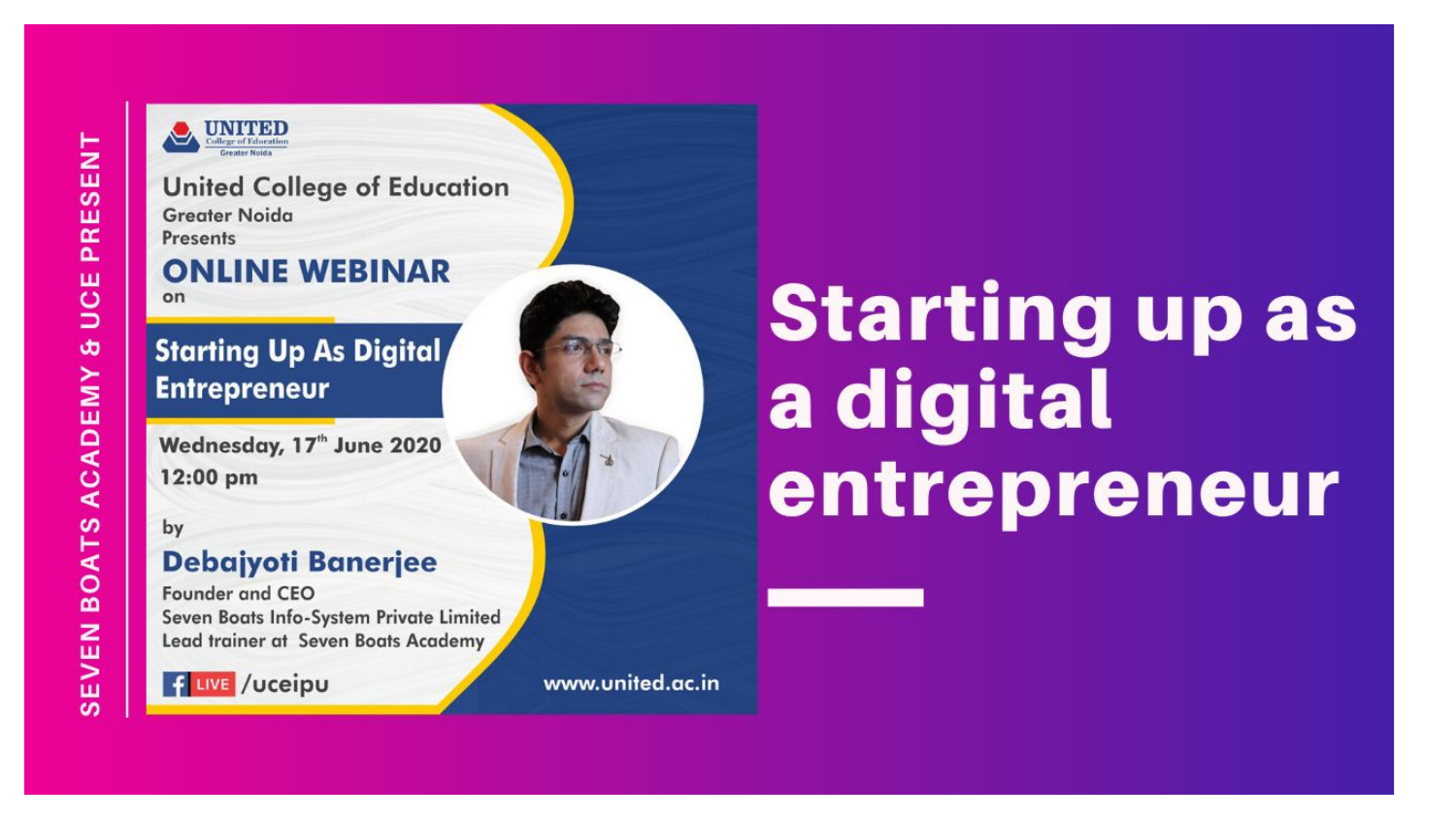## Webinar on digital entrepreneurship

------ By Debajyoti Banerjee, Founder & CEO of Seven Boats - Premier Digital Marketing Agency & Training Institute in India <https://www.7boats.com> <https://www.7boats.com/academy>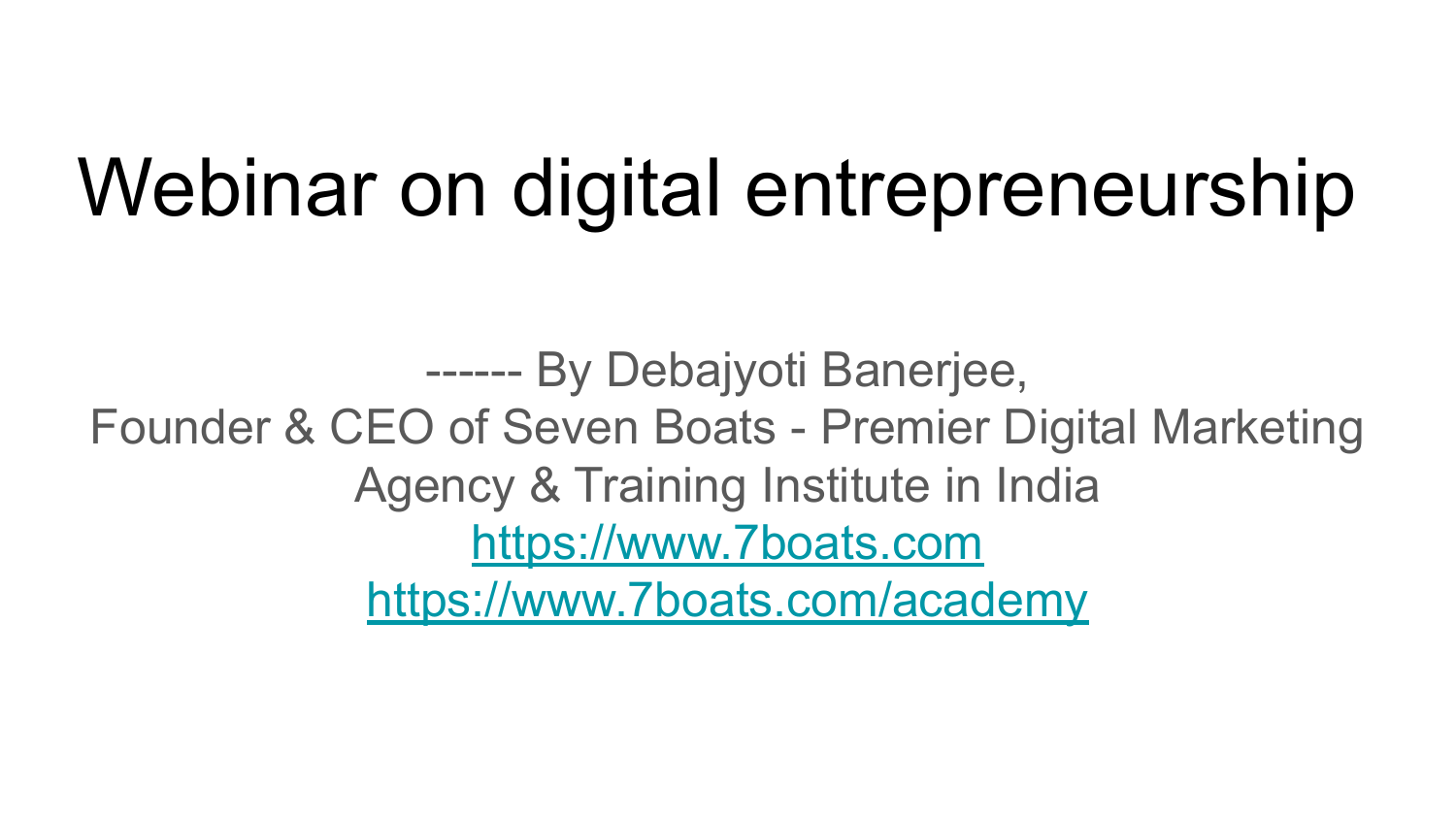### Key discussion points

- 1. What is digital entrepreneurship? Few Examples.
- 2. How to start? What are the prerequisites?
- 3. What are the skills needed for this?
- 4. What's the initial investment? Can I start with zero investment?
- 5. Should I start a product or service startup?
- 6. How to get my first customer?
- 7. How to sustain? What are the key points to remember?
- 8. What are the legal or other operational aspects?
- 9. How to scale up? Should I go for funding or keep it bootstrapped?
- 10. What if I fail?
- 11. Entrepreneurship Success Mantra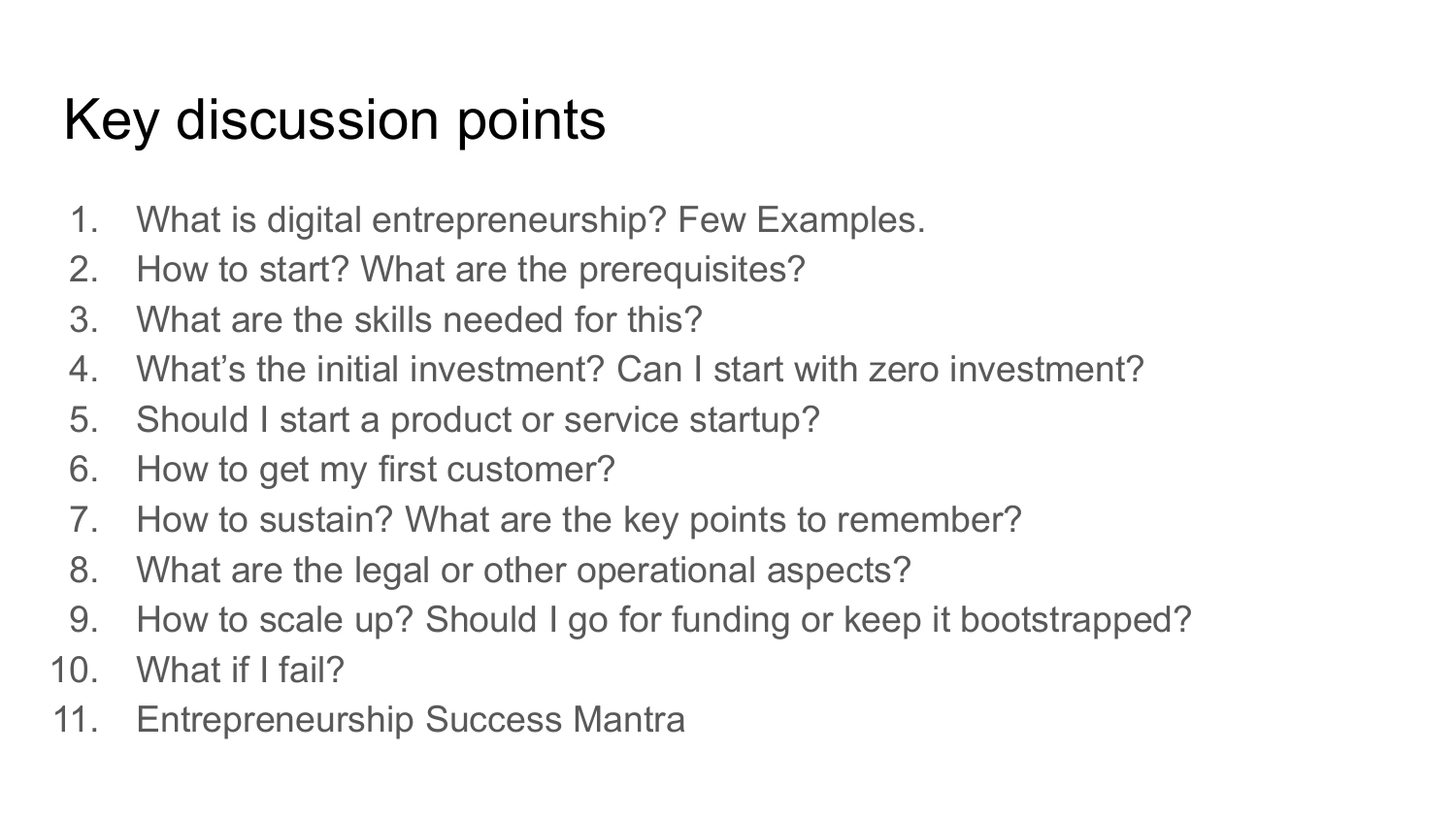### What is digital entrepreneurship?

Digital entrepreneurship is broadly defined as creating new ventures and transforming existing businesses by developing novel digital technologies and/or novel usage of such technologies. Examples:

- 1. Freelancing or Gig based work
- 2. Online Tutoring/ Online Teaching / Online Coding Jobs
- 3. Ecommerce or drop shipping or affiliate marketing
- 4. Content Creator [Blogging or vlogging (YouTuber)]
- 5. Become online author, Translator or Voice Over Artist or Online Photography
- 6. Sell designer merchandise or Art Items or Own Music.
- 7. Start digital marketing service or build products or become social media influencer
- 8. Domain or website seller, online website tester.
- 9. Start any other services or products that you can offer virtually & globally.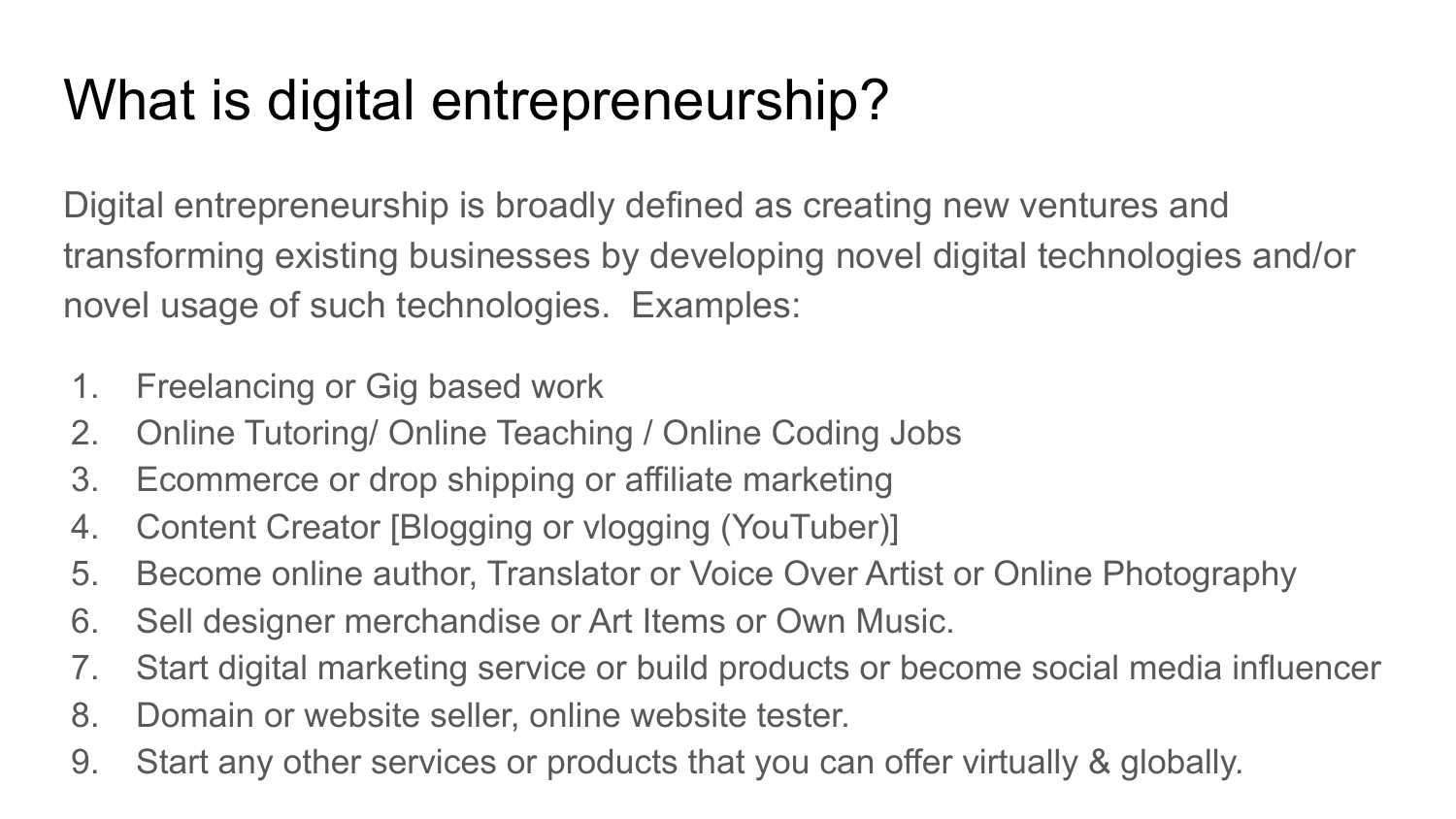#### How to start? Prerequisites

- Focus on your strength. Do your own SWOT analysis.
- Be analytical. Keep a problem solver attitude, not a problem seeker.
- Be ready to embrace all odds and be happy of your own.
- Self motivation is important, as well as flexibility. Good Change is constant.
- Consistency is the key. Also do market research & come up with innovation.
- Keep a helping attitude. Don't run after money always.
- Focus to add excellent value whatever you do.
- 4E formula to follow Be Energized, Energize others, Execute & Be empathic.
- Ready to always upgrade your skill, up skill, multi skill. Unlearn & learn.
- Be calculative. Learn to take risks. Keep back ups. Keep a clear exit strategy
- Always keep a contingency plan. Keep eye on changing technical landscape.
- There is nothing perfect. Fast & Incremental execution matters a lot. Make a blueprint, projection plan for next 6 -12 months, validate it and start towards your goal. Talk to a mentor or learn a new skill before you start.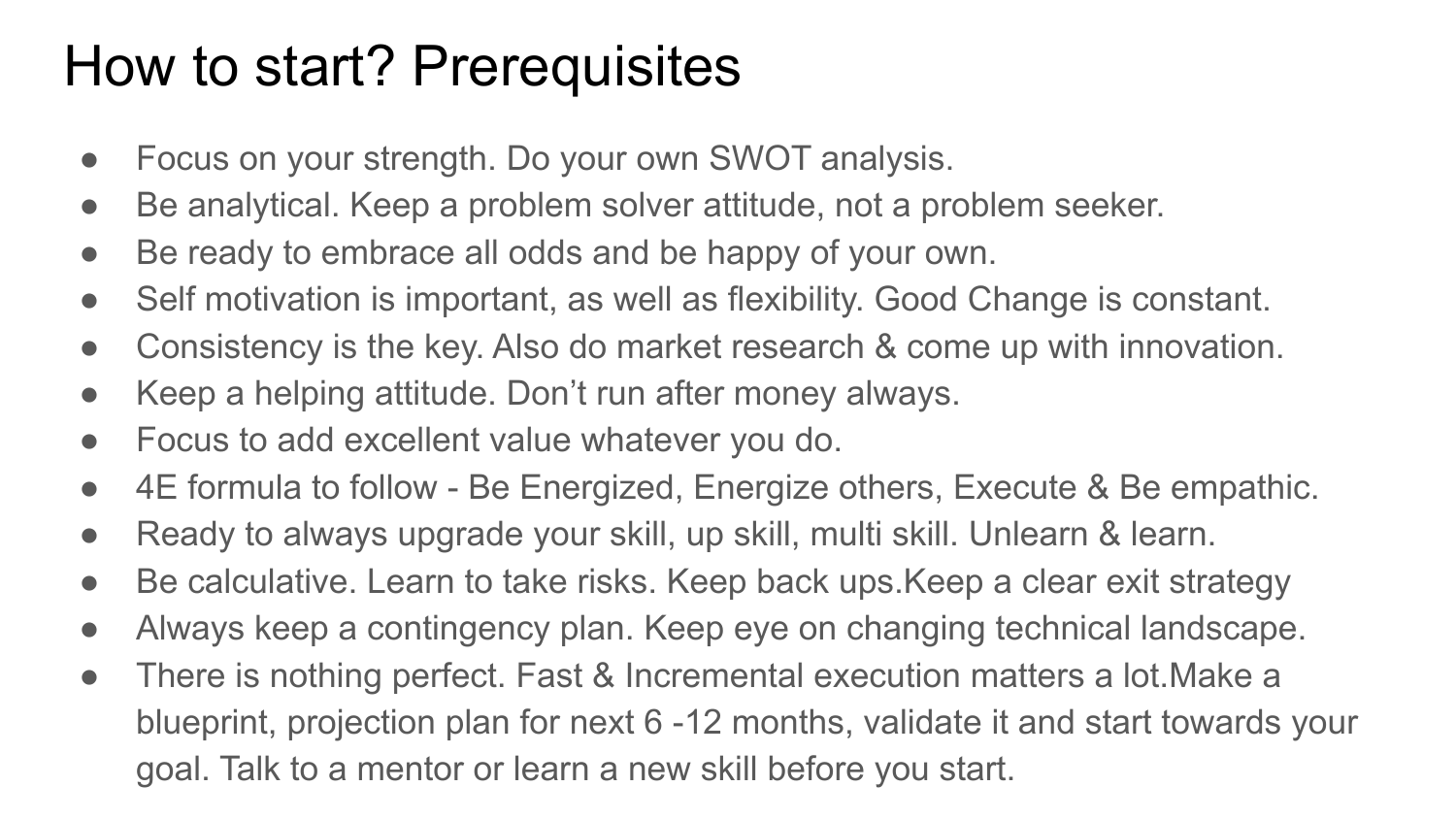#### What are the skills needed?

**Soft skills - Problem solving, Team spirit & Leadership skills (People &** relationship management), Analytical Skills, Clear Communication & Presentation skill (Listening, Writing & Speaking), Positive Energetic Mindset, Flexibility, Competitive aggression, Fast execution skill, Consistency, Perseverance, Empathy, Prioritization & Time management.

**Technical/Business Skills -** Learn overview of how a business runs (Admin & HR, Accounts, Operation, Process, Project, Delivery, Sales & Marketing, Strategic Management, Customer Support etc), Digital Marketing (SEO, Social Media Marketing, Online Ads, Emails, SMS, WhatsApp etc), Data Analytics/ Data Science (R or other), Web Development & Web Design, Digital Tools, AR, VR, Gamification, Mobile Apps Development, Cyber Security, AI Chatbot/AI , Robotics, IoT, Blockchain, Animation/VFX, Video editing, MIS (Excel/G Sheet) etc.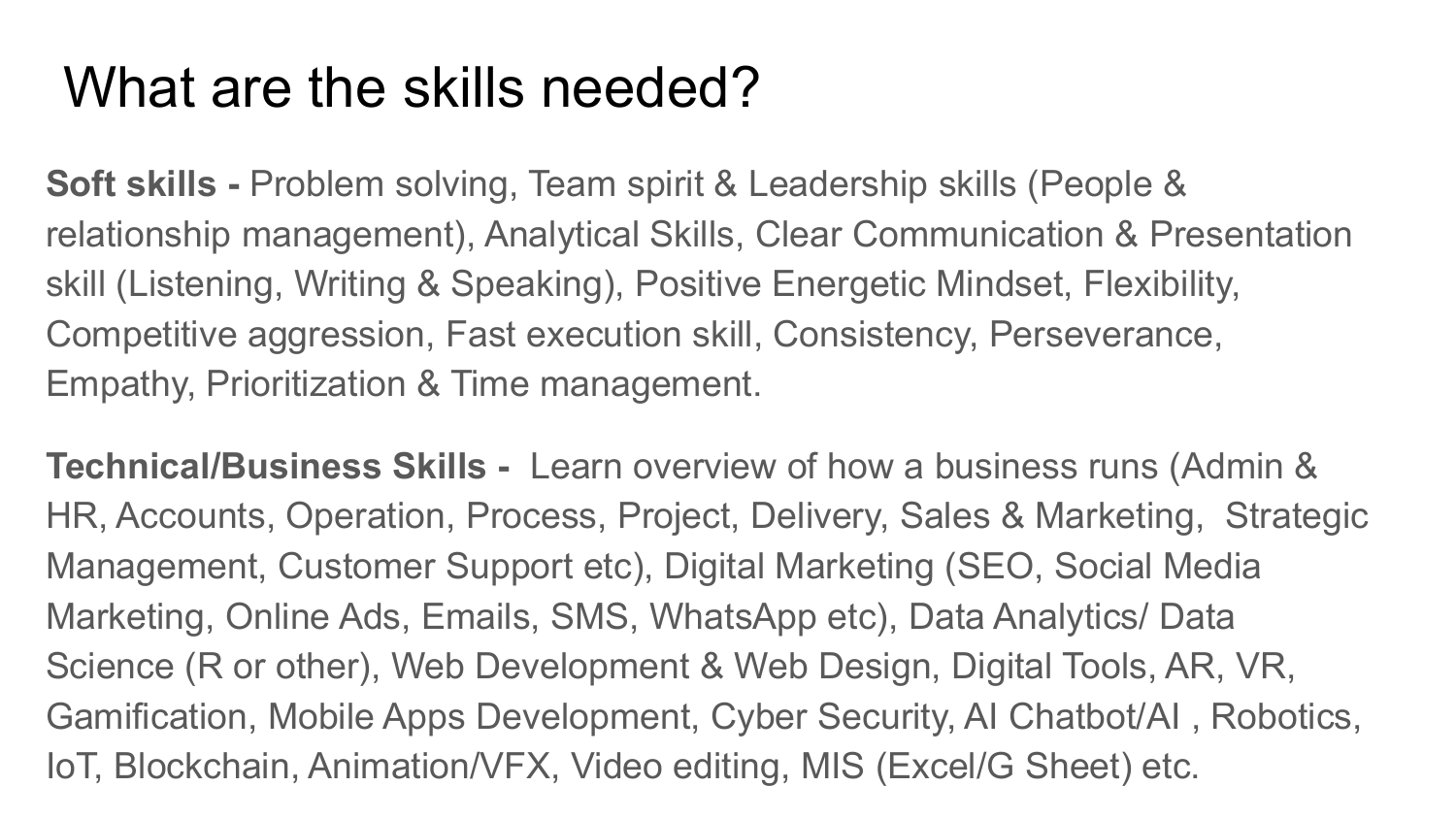### Name a few digital tools

- 1. G Suite For email, calendars, drive, hangout, team collaboration
- 2. Trello Easy drag & drop project or task management
- 3. Larksuite.com or Mural Team collaboration, video conference, projects, chats
- 4. Basecamp Project & team task management
- 5. WhatsApp for business or Telegram Day to day quick communication through groups
- 6. Facebook chat message automation tool, Facebook business (Team)
- 7. Hubspot CRM or drift.io or intercom or getgobot.com for lead funnel & chatbot
- 8. Zoom, anymeeting, gotomeeting, webex, Google meeting for video conference.
- 9. KickIdler.com or TimeDoctor for remote employee monitoring.
- 10. CCAvenue, PayU, PayTM, GPay, PhonePe, RazorPay, Instamojo, PayPal for payments
- 11. Moodle, Teachable, Udemy for LMS. Wordpress.org, Themeforest, Go Daddy, Bigrock, Dreamhost for domains & website. Canva, Crello for designing. Mailchimp, Sendgrid, Constant contact for emailer
- 12. Zoho, quickbooks, tally for accounting.
- 13. AI based content automation tools like Articoolo, Gtranslate & more
- 14. Competitive research tools like Spyfu, Ubersuggest, Alexa and more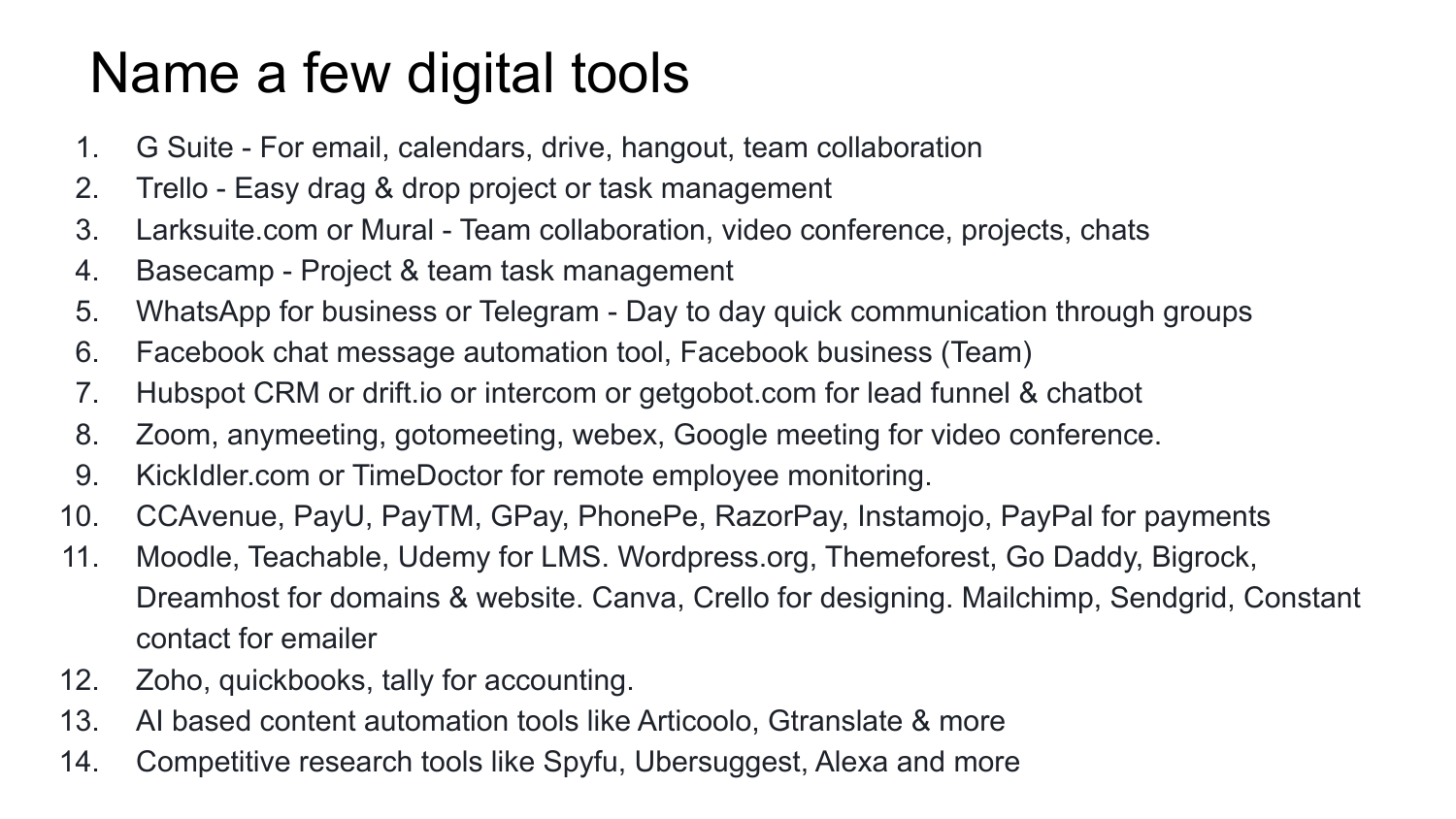### What is the initial investment?

Digital entrepreneurship requires minimal investment. Yes you can even start with 0.

Basically at start you need a domain name, a web hosting & a website (You can build it yourself with tools). Yearly investment approx Rs. 5000-Rs 6000/- . You can even start with free blogs or Facebook page or YouTube channel.

You need to start promoting your business by yourself initially on various social media & Google search. You should have at least a basic knowledge of digital marketing.

Further you may need to hire a small team (1 -2 people) or freelancers for content writing or digital promotion. Monthly you can invest Rs. 1000 - Rs. 3000/-

You may need to invest further on Google Ads or Facebook Ads.[Optional] (You can start from Rs. 2500 - 3000 monthly). Gradually with scaling you can invest further.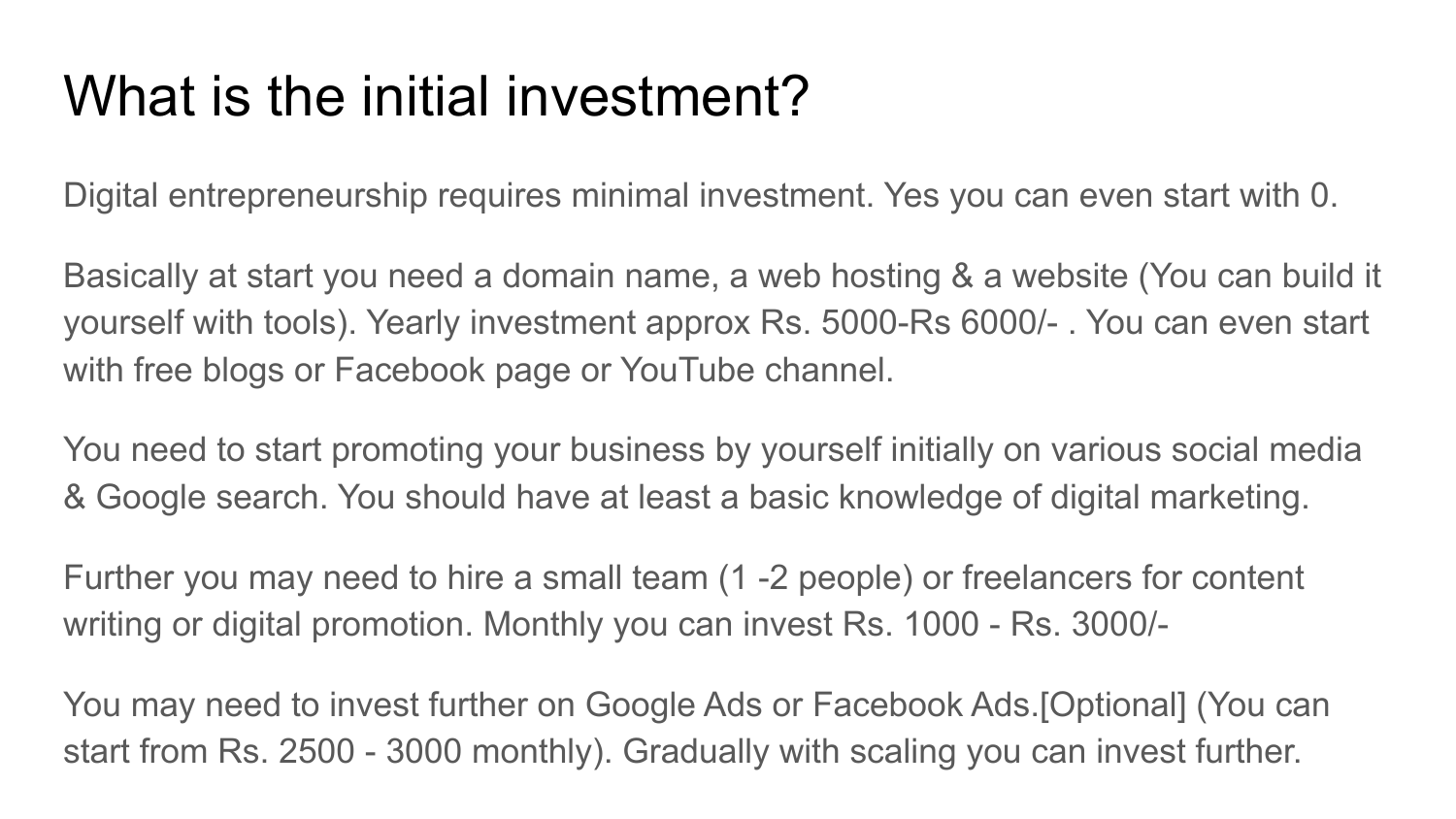#### Product or Service? Which one to start?

Any Product (Physical or digital or Saas) needs very strong market research, it must solve an existing market / customer problem, you need to develop a prototype and then a MVP (Minimum Viable Product) and then release it for alpha / beta phase. Product needs more investment than service. But chances of success of failure are higher than service. With products you can scale up hugely in short time if the product is successful but side by side if it's bad there is higher chance of failure. Investors like products more than services (In a generic note).

On the other hand services have less risk, low investment and easier to start for people even without very strong technical or academic skill or big team. Scaling up with services is bit challenging as this is competitive and you must be unique in your approach. Also you should focus on productifying your services to scale up later.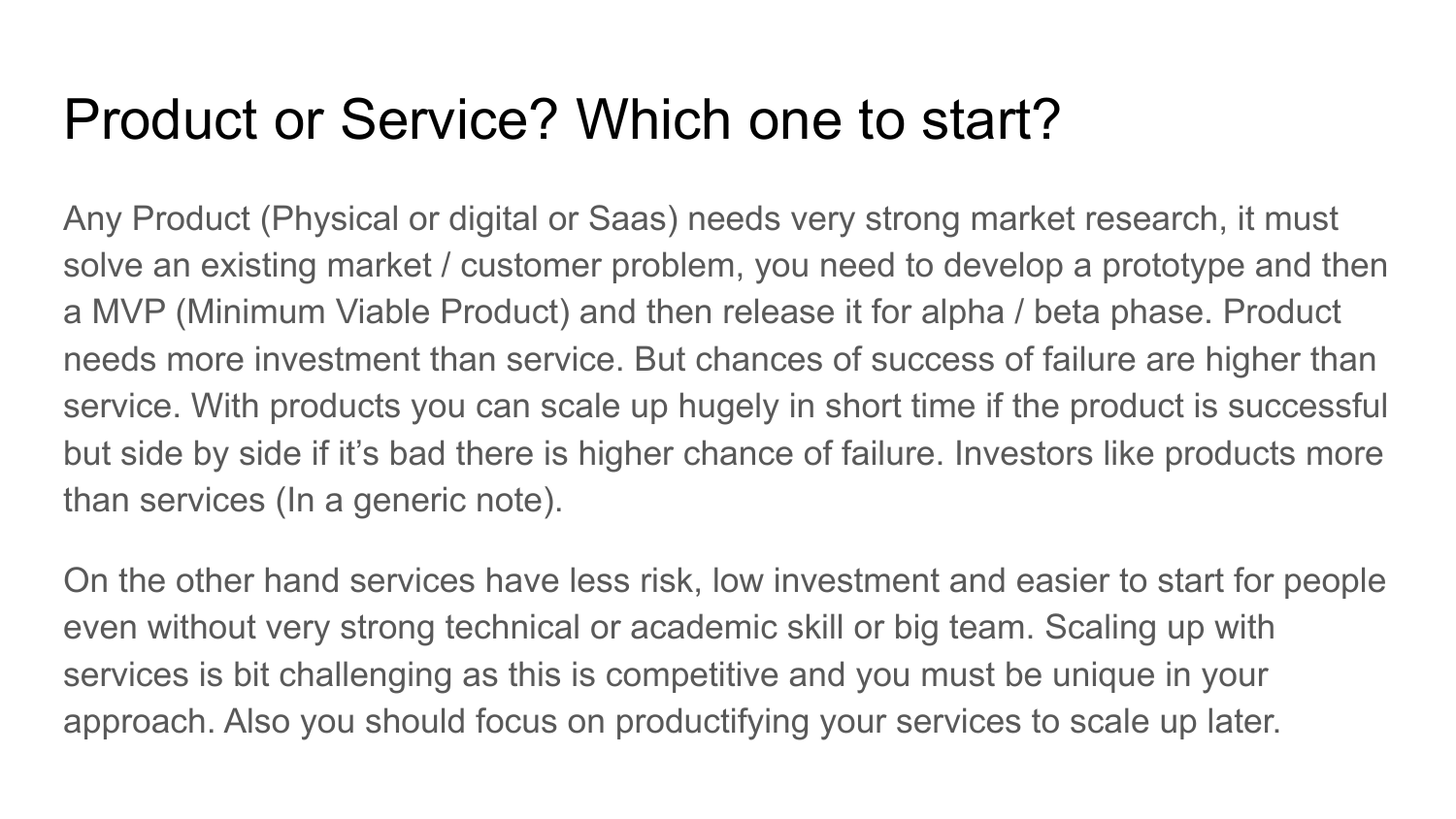### How to get your first customer?

- Start focused digital promotion (Own website, YouTube, Facebook, LinkedIn etc)
- Offer help. Keep a freemium pricing model. Draw a fine line between free -premium
- Start building networking from day 1. Build your network on LinkedIn and facebook by proper research - CEO, CXO, CTO, GM, AGM, AVP, VP, Sr. Manager or Sr. Executives or Social Influencers or business owners/entrepreneurs.
- Attend webinars and build your connection. Be very clear and specific about your offerings and communication.
- Join Tie, Nasscom, Various Chamber of Commerce, PR Societies, Indian Angel Network etc.
- Start validating your product or service first with close circle group and take feedback & criticism positively and do better.
- Keep patience and try hard & smart until you get your first customer. Once you get, give them your best and ask them to help you by giving referral.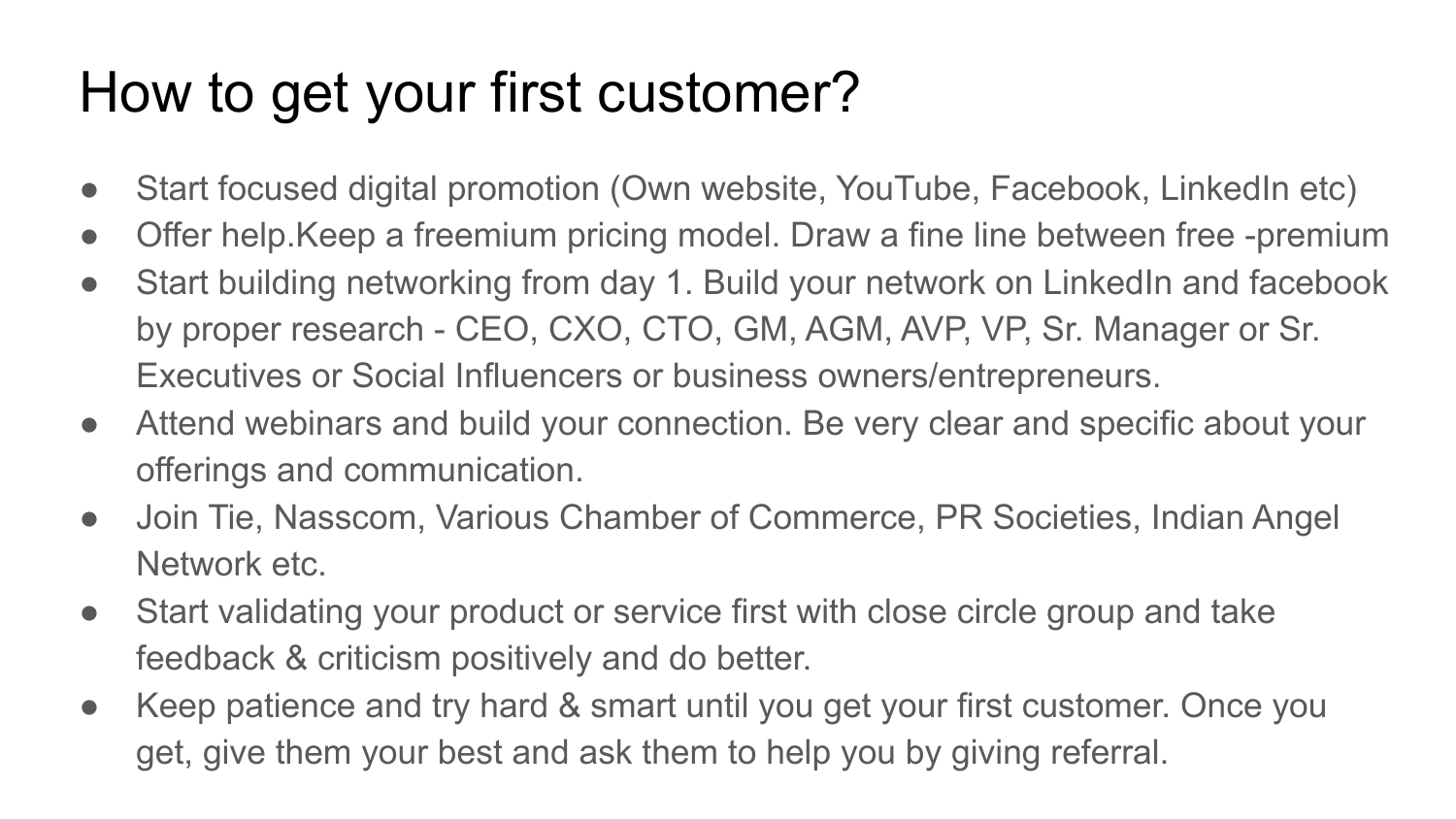### How to sustain?

- Stay Efficient & Relevant. One way in which to grow your business is to maximize your operational efficiency.
- Capitalize On Your Brand. Building a reputable and trustworthy brand can go a long way toward helping your business grow.
- Keep Your Customers happy & cross sell/ upsell.
- Connect With The Community.
- Right decision making
- Leadership & building a right team
- Dream big and execute in a bigger way.
- Keep on doing what's working and get out of what's not working ASAP.
- Focus on recurring revenue stream. Keep expenses low. Work on running cash flow.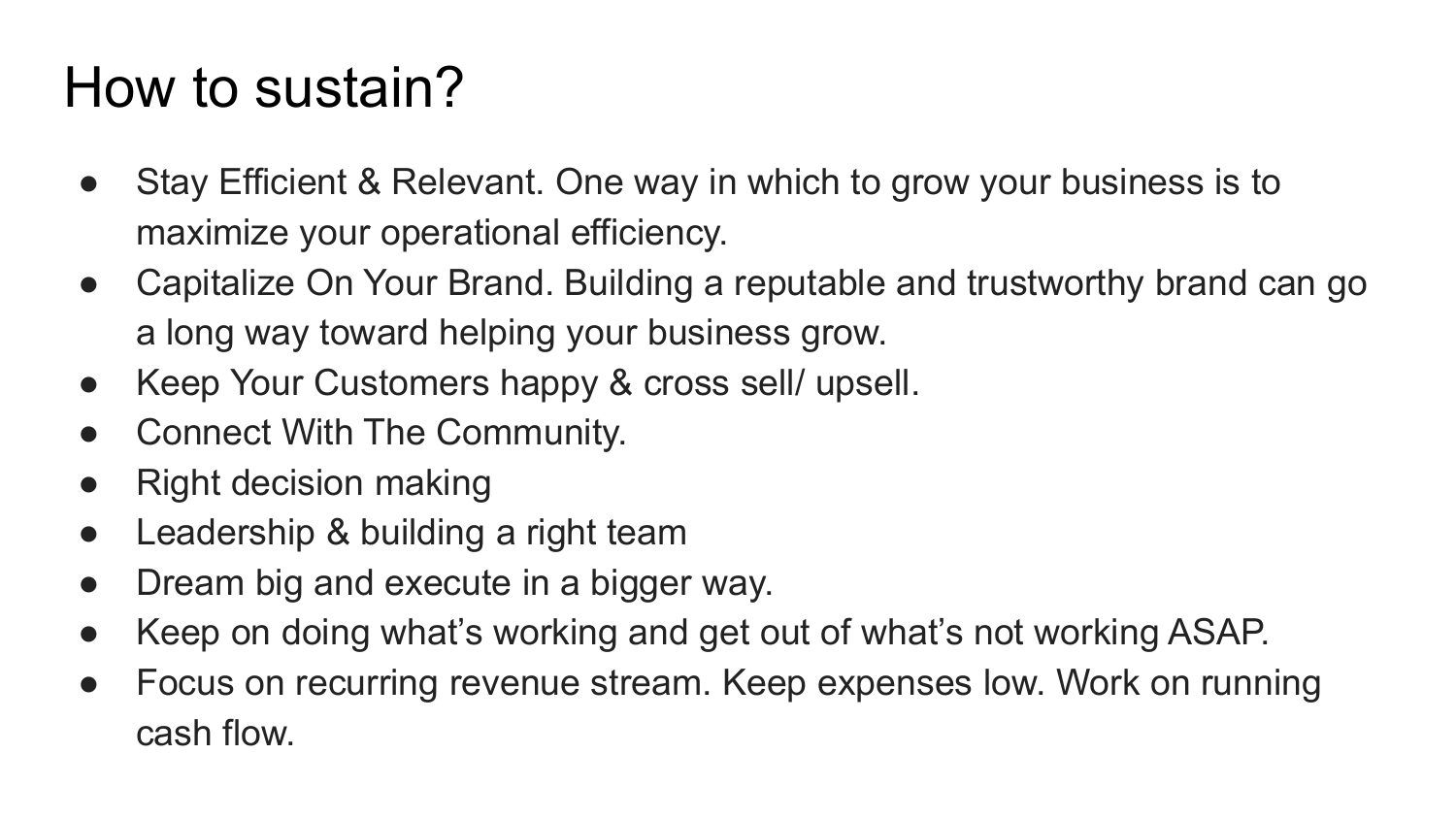#### Legal or other aspects

- Pvt Ltd or LLP or OPC or Sole Proprietary? Inc, DSC, DIN, Trade License etc
- IP Trademark, Wordmark, Patent etc
- Accounting & Tax BL/PL, Cash flow, GST, VAT, P Tax, ESI / PF, ITR, TDS etc
- Customer acquisition cost, Customer LTV, monthly expenses etc
- Copyright, Privacy policy, ToS, GDPR, COPPA & other legal policies
- Rented space or coworking space or virtual office or WFH or own office?
- Own employees or remote team or associate freelancers or offshore white label partnership?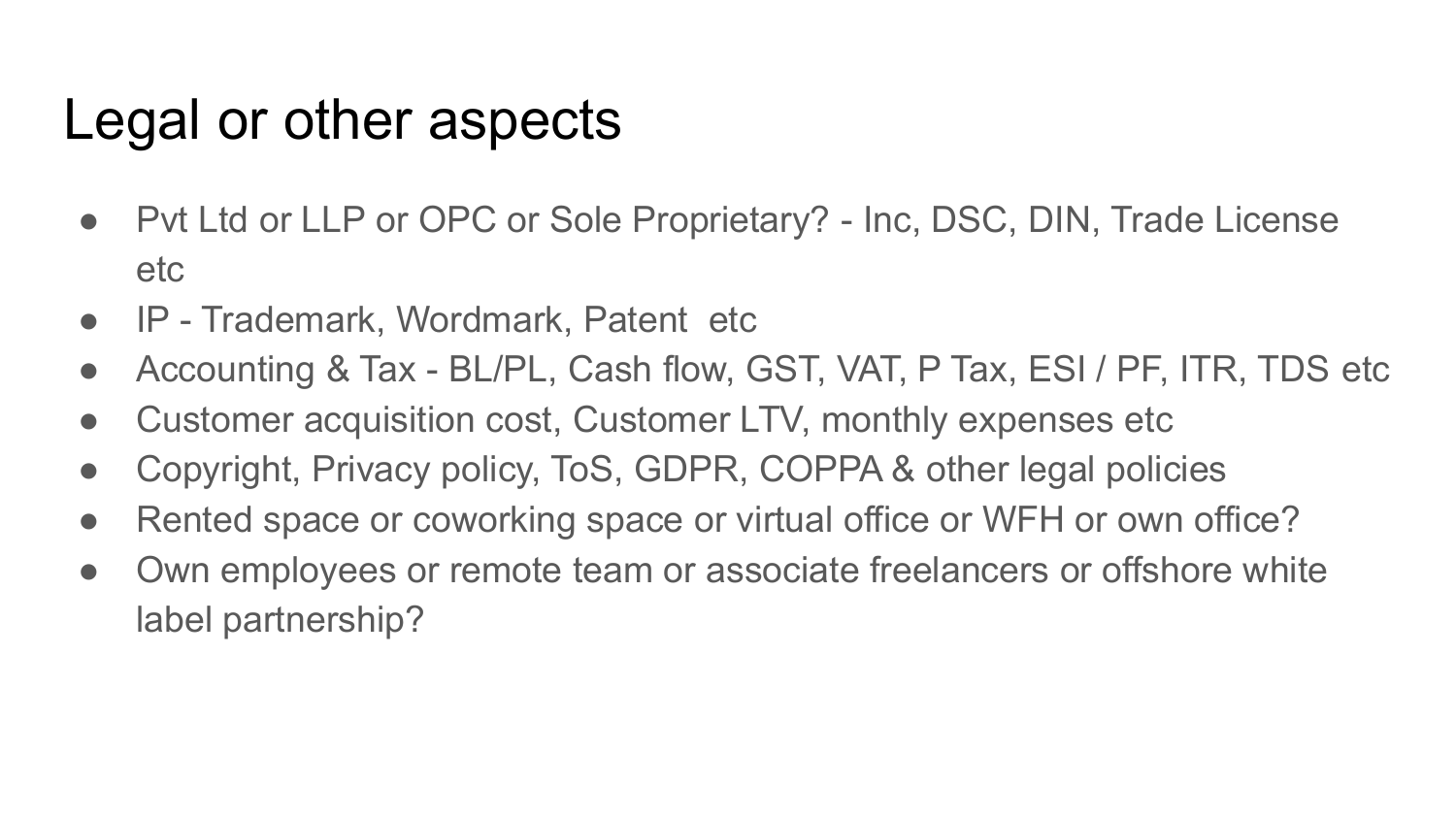### How to scale up

My personal opinion is not to go desperately for funding at initial level. Keep things bootstrapped and focus more on customer acquisition, adding great value to your product or service, building trust & keeping cash flow. At Least for 3 years. Further you can participate / explore in various startup warehouse programs to get an idea about how you are doing.

- 1. Ask Yourself Honestly If Your Business Is Really Scalable
- 2. Identify Your "Core"
- 3. Automate or Outsource Everything You Can
- 4. Make Your Business Workable Without You
- 5. Don't Go Overboard in Hiring, Spending & diverting focus to multiple things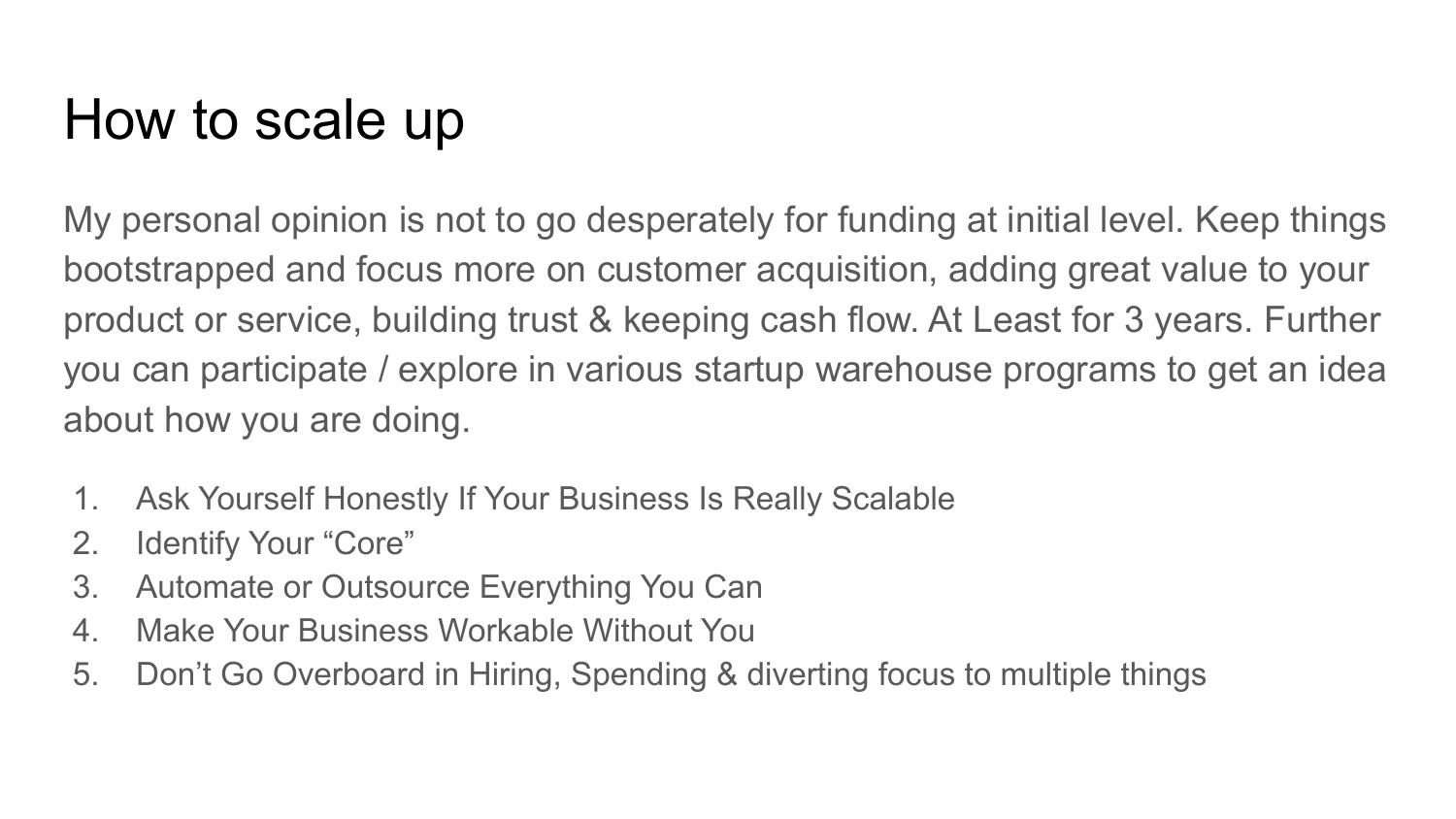#### What if I fail?

Failure is obvious. Failure in inevitable. You can't avoid failure but what you can avoid is the impact of the failure on yourself. You should focus on SOFT LANDING. You should learn from failure and stand up & next time apply a different strategy. Without fail, no one can actually progress or get success.

For soft landing, a clear projection plan for 6-12 months, milestone/ roadmap/blueprint for execution is required, you also need to prepare a contingency plan, backup or clear exit strategy. And you should be get out of founder's ego to identify what's working and what is not (Obviously after giving it a good time and 100% effort) and then get out of that not-working things immediately and focus on the working ones.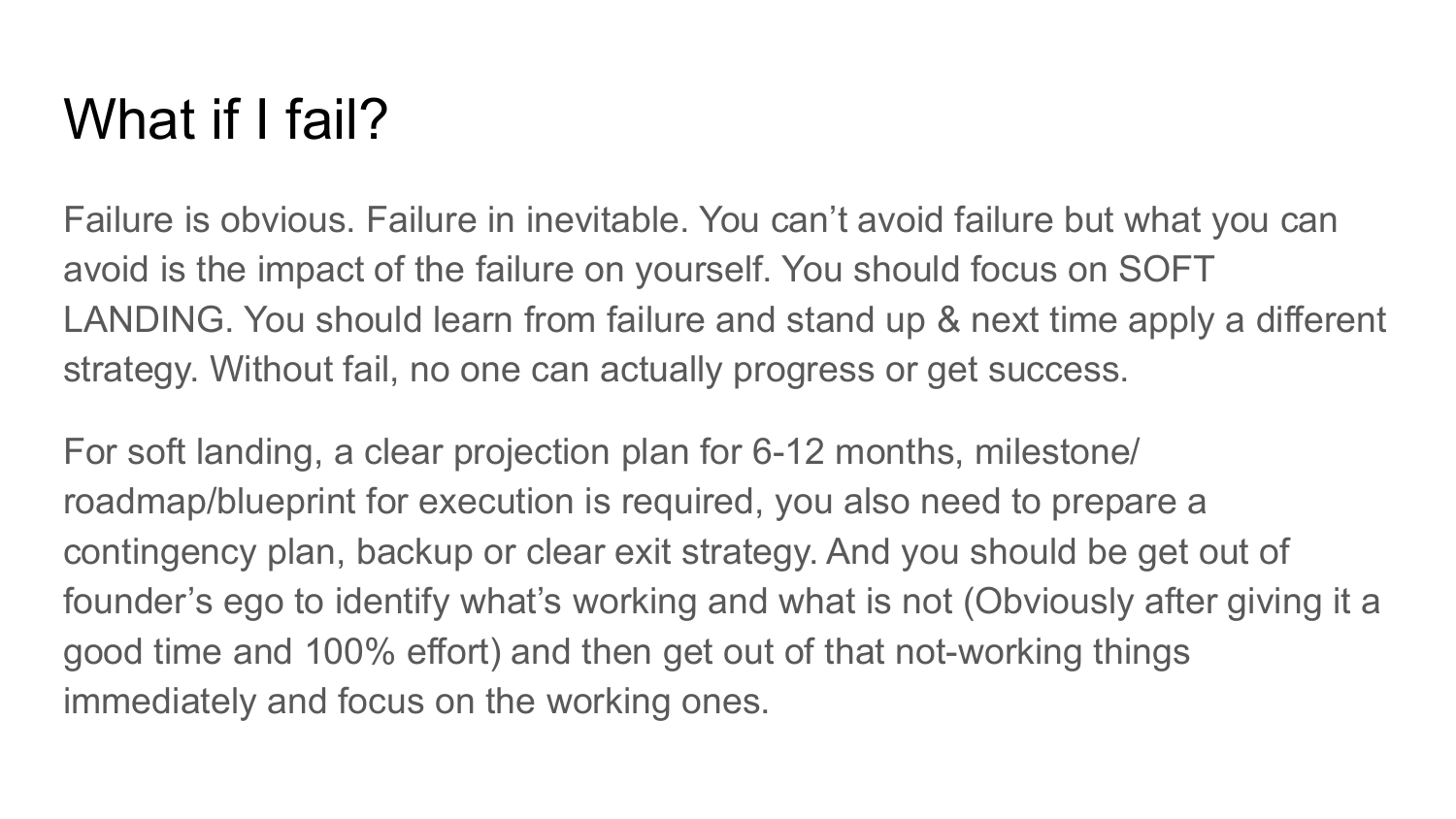### Entrepreneurship Success Mantras

- Domain expertise
- Market acceptability
- Prototype, MVP, Testing / Experiment
- Bootstrapping.
- Accepting rejection and improve
- Get out of Founder's ego
- Learn to say no.
- Find your right frequency and tune to it.
- Team building, lean structure
- Cash flow. Profit, break even.
- Cost reduction, revenue engineering, innovation
- 1 small step every day towards goal.
- Task delegation
- Don't compare yourself with others
- Don't be a boss. Keep Mutual respect
- Centralisation and decentralisation
- **Prioritise**
- Positive mental state.
- Entrepreneurs block. Relax and enjoy life / moments
- Money matters but it's not everything. happiness counts .
- Add value. Contribute each day
- Don't over push. A good routine, make your daily task list .
- Personal & professional branding.
- Consistency, perseverance and patience.
- It's a journey, not destination. Float
- Backup strategy, use tools
- Art of unlearn & learn.
- Help people but keep a clear stop line.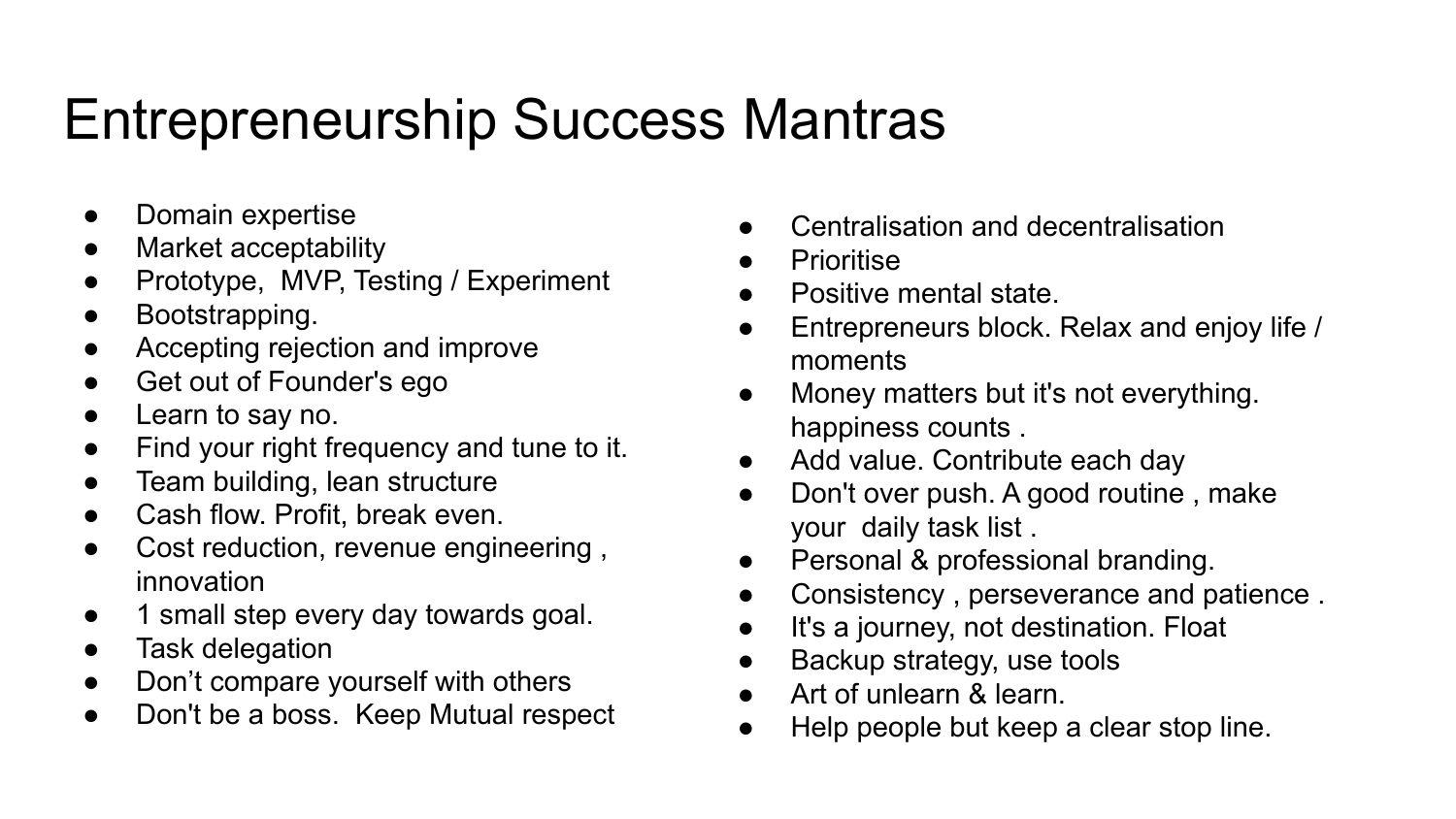#### Connect with me



#### **Debajyoti Banerjee**

#### **Founder & CEO, Seven Boats Info-System Pvt. Ltd.**

Founder & CEO at Seven Boats. 15+ years of domain expertise. Felicitated & invited by 12+ top B Schools & Management Institutes of India including IIM, IIT. Associated as digital marketing visiting faculty in 3+ premier B schools in Kolkata. 20+ awards, invitations & featured in premier magazines. Instructor at Udemy.

**Facebook:<https://www.facebook.com/debajyoti7boats> LinkedIn:<https://in.linkedin.com/in/debajyotibanerjee> Twitter: <https://twitter.com/debajyotib> WhatsApp: +91 80170 49042 Email: [debajyotib@7boats.com](mailto:debajyotib@7boats.com) More about us -** <https://www.7boats.com/academy/> **Join our training group - [https://www.facebook.com/groups/7boatsacademy](https://www.facebook.com/groups/7boatsacademy/)**